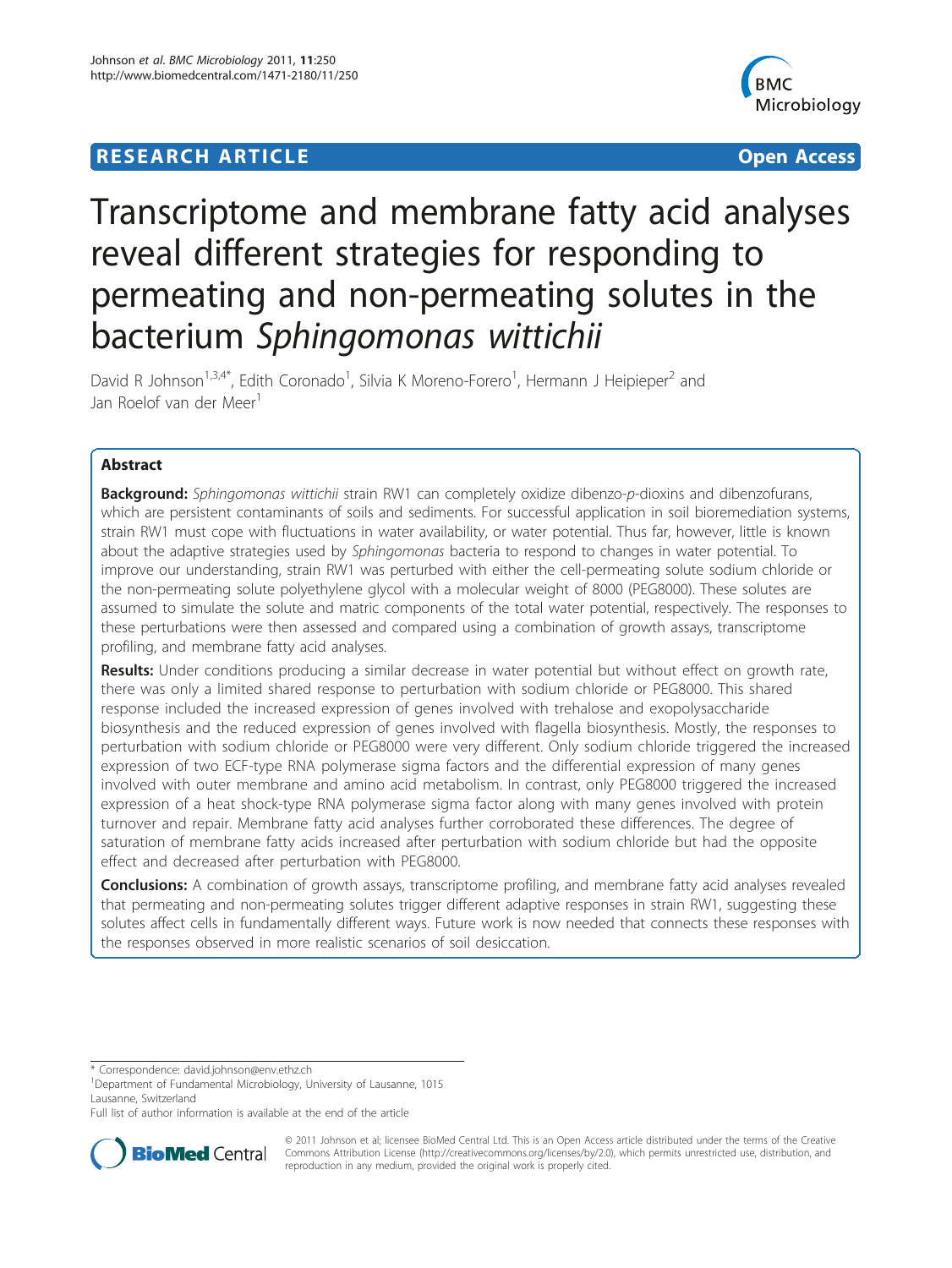#### Background

Dibenzo-p-dioxins (DDs) and dibenzofurans (DFs) are widespread and persistent contaminants of soils and sediments and pose a significant threat to human and ecological health. One strategy to mitigate such contamination is to apply bioremediation processes that exploit DD- and DF-degrading members of the Sphingomonas group of bacteria [[1](#page-10-0)]. These bacteria use dioxygenase enzyme systems to completely oxidize DD and DF and to co-oxidize many of their chlorinated congeners [[2-5](#page-10-0)]. A previous study with Sphingomonas wittichii strain RW1 demonstrated that these enzyme systems are functional when the strain is inoculated into contaminated soils [\[6](#page-10-0)], which is promising for bioremediation applications. However, the viability of strain RW1 decreased exponentially after inoculation, with half-lives between 0.9 and 7.5 days [[6](#page-10-0)]. Thus, the soil environment poses significant challenges to the sustained activity and viability of this strain, which could hinder its successful long-term application in bioremediation processes.

Fluctuating water availability, or water potential, is one of the major environmental factors that affect the activity and viability of microorganisms within soils [[7-9\]](#page-10-0). The water potential of a soil is composed of two major components, the solute potential and the matric potential [[7,9](#page-10-0)]. The solute potential is the dominant component in saturated soils and is determined by the concentration and valence state of solutes in solution. A decrease in the solute potential affects the osmotic forces acting on the cell and, unless addressed, can lead to the rapid loss of intracellular water. As an example, the solute potential can dramatically decrease close to the surfaces of plant roots, where the uptake of water by plants can result in an up to 200-fold increase in the concentration of solutes [\[10](#page-10-0)]. The matric potential is an important component in unsaturated soils and is determined by interactions between water and solid surfaces [[9,11](#page-10-0)]. A decrease in the matric potential has additional effects on the cell because it reduces the degree of saturation and water connectivity of the soil, which in turn affects the transfer of nutrients and metabolites to and from the cell surface [\[7\]](#page-10-0).

Microorganisms exploit a number of different adaptive strategies to respond to changes in the water potential, such as accumulating compatible solutes [\[12](#page-10-0)] and modifying the compositions of membrane fatty acids [\[13](#page-10-0)] and exopolysaccharides [\[14](#page-10-0),[15\]](#page-10-0). In several studies, however, the responses to changes in the solute or matric potential were not identical [[13,16](#page-10-0)]. In those studies, solutes that permeate the cell membrane, such as sodium chloride, were used to control the solute potential while solutes that do not permeate the cell membrane, such as polyethylene glycol with a molecular weight of 8000

(PEG8000), were used to control the matric potential. Because non-permeating solutes reduce the water potential but cannot pass the bacterial membrane, they are often assumed to simulate matric effects in completely mixed and homogeneous systems [[8](#page-10-0),[13](#page-10-0),[16](#page-10-0),[17](#page-10-0)]. Using this approach, a study with Pseudomonas putida showed that permeating and non-permeating solutes affected the transcriptional expression of non-identical sets of genes [[16](#page-10-0)]. Other studies with P. putida showed that permeating and non-permeating solutes had different effects on the relative amounts of cis and trans membrane fatty acid isomers [[13,18](#page-10-0)] as well as on the accumulation of the compatible solutes  $K^+$  and betaine [\[19](#page-10-0)]. Thus, the responses to permeating and non-permeating solutes appear to be different in P. *putida*. Why these responses are different and how these responses are independently regulated, however, is not well understood.

The primary objective of this study was to evaluate how Sphingomonas wittichii strain RW1 responds to the permeating solute sodium chloride or the non-permeating solute PEG8000, which are assumed to simulate the solute and matric components of the total water potential, and then compare these responses to identify commonalities and differences between them. The responses of cells were primarily investigated by transcriptome profiling and were further combined with growth rate and membrane fatty acid analyses. The temporal adaptation to these perturbations was also investigated by comparing the short-term and long-term transcriptional responses to sodium chloride and PEG8000. Although other studies have used transcriptome profiling to investigate the responses to changes in water potential [[20](#page-10-0)-[25\]](#page-10-0), this study is unique by directly comparing the responses to permeating and non-permeating solutes, which can help reveal whether these solutes affect cells in fundamentally different ways. Moreover, these responses have not been extensively explored in the Sphingomonas genus, and this research therefore fills an important gap in our understanding of this bioremediation-relevant group of bacteria.

#### **Methods**

#### Growth and culture conditions

Sphingomonas wittichii strain RW1 was grown in 100 mL culture flasks containing 20 mL of a phosphate-buffered mineral medium (medium DSM457 from the German Resource Centre for Biological Material, Braunschweig, Germany) and 5 mM of sodium salicylate as the sole carbon source (for simplicity hereafter called DSM457-Sal medium). All cultures were incubated at 30°C with shaking at 180 rpm. The water potential of standard DSM457-Sal medium at 30°C was estimated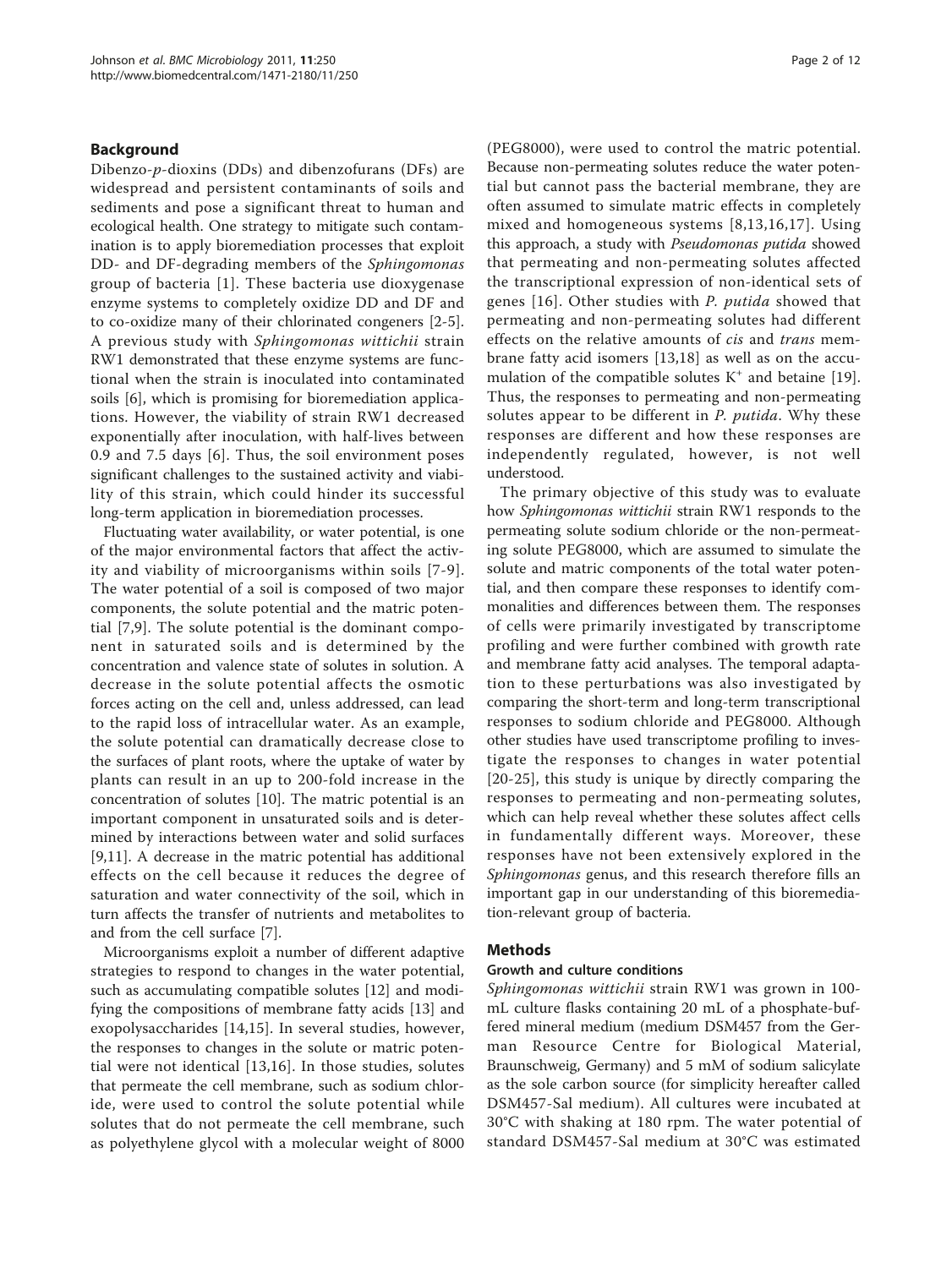using the van't Hoff equation [[8,11](#page-10-0)] and is approximately -0.235 MPa.

#### Effect of sodium chloride and PEG8000 on the specific growth rate

To investigate the effect of the water potential on the specific growth rate of strain RW1, DSM457-Sal medium was amended with sodium chloride or PEG8000 to reduce the water potential of standard DSM457-Sal medium by 0.25, 0.5, 1.0, 1.5, or 2.5 MPa. The required concentrations of sodium chloride were calculated using the van't Hoff equation [\[8,11](#page-10-0)] and were 2.9, 5.8, 11.6, 17.4, or 29 g per L, respectively. The required concentrations of PEG8000 were calculated using a previously described relationship [\[26](#page-10-0)] and were 139, 203, 295, 366, and 477 g per L, respectively. Three cultures were prepared for each concentration of sodium chloride or PEG8000 and all cultures were inoculated with a single stationary-phase culture of RW1 (optical density at 600 nM  $[OD_{600}]$  of 0.8). The growth of strain RW1 was tracked over time by measuring the  $OD<sub>600</sub>$  and zeroorder specific growth rates were estimated by linear regression.

#### Responses to short-term perturbation with sodium chloride or PEG8000

Precultures containing standard DSM457-Sal medium were inoculated with a single stationary-phase culture of strain RW1 and grown to the mid-exponential phase  $(OD<sub>600</sub>$  of approximately 0.25). Twenty-ml aliquots of preculture were then diluted in triplicate into 180 ml of sodium chloride-amended DSM457-Sal medium (water potential decreased by 0.25 MPa), into 180 ml of PEG8000-amended DSM457-Sal medium (water potential decreased by 0.25 MPa), or into 180 ml of standard DSM457-Sal medium (control cultures). The cultures were then incubated for 30 min, cells were collected by vacuum filtration as described elsewhere [[27](#page-10-0)], and the filters were frozen with liquid nitrogen and stored at -80°C until further processing.

#### Responses to long-term perturbation with sodium chloride or PEG8000

Three cultures containing sodium chloride-amended DSM457-Sal medium (water potential decreased by 0.25), three cultures containing PEG8000-amended DSM457-Sal medium (water potential decreased by 0.25 MPa), and three cultures containing standard DSM457- Sal medium (control cultures) were inoculated with a single stationary-phase culture of strain RW1. After inoculation, the cultures were grown for approximately 24 hours until reaching the mid-exponential phase  $(OD<sub>600</sub>$  of approximately 0.25). Cells were then collected by vacuum filtration as described elsewhere [\[27\]](#page-10-0) and the filters were frozen with liquid nitrogen and stored at -80°C until further processing.

### Microarray design

YODA software [[28](#page-10-0)] was used to design 50-mer probes that target genes from the chromosome and both plasmids of strain RW1. The microarray design has been deposited in the NCBI Gene Expression Omnibus (<http://www.ncbi.nlm.nih.gov/geo>) under accession number GSE26705 (platform GPL11581) according to MIAME standards [[29](#page-10-0)]. 93% of the probes were designed with the following parameters: 1 to 3 non-overlapping probes per gene, a maximum of 70% identity to non-target sequences, a maximum of 15 consecutive matches to non-target sequences, a melting temperature range of 10° C, and a GC content range of 15%. The remaining 7% of probes were designed with the following less stringent parameters: a maximum of 80% identity to non-target sequences, a melting temperature range of 15°C, and a GC content range of 30%. In total, 12873 probes were designed that target > 99% of the predicted protein coding genes (5323 out of 5345) within the genome of strain RW1. An additional 63 positive and negative control probes were also included in the design. Probes were synthesized on microarrays by Agilent Technologies (Santa Clara, CA) using the  $8 \times 15,000$  format.

#### Microarray hybridization and data analysis

RNA was extracted from frozen filters using a previously described acid-phenol method [[27](#page-10-0),[30\]](#page-10-0). mRNA quality was assessed by verifying intact 16S- and 23S-rRNA bands and by quantifying the A260/A280 and A260/ A230 ratios using the MICROARRAY function on a NanoDrop spectrophotometer (ThermoFisher Scientific, Waltham, MA). cDNA was labeled with cyanine-3 labeled dCTP during the reverse transcription step using a modification of a protocol described elsewhere [[31](#page-10-0)]. Briefly, each 50-μl reaction contained 10 μg of total RNA, 1.25 μg of random hexanucleotide primers (Promega, Madison, WI), 100 μM each of unlabeled dATP, dGTP, and dTTP (Life Technologies, Carlsbad, CA), 25 μM of unlabeled dCTP (Life Technologies, Carlsbad, CA), 25 μM of cyanine-3-labeled dCTP (Perkin-Elmer, Waltham, MA), and 400 units of Superscript II reverse transcriptase (Life Technologies, Carlsbad, CA). Reactions were performed by heating at 42°C for 2 hours followed by 70°C for 10 min. RNA was then digested by adding 100 mM of NaOH, heating to 65°C for 20 min, and neutralizing with 100 mM of HCl and 300 mM of sodium acetate (pH 5.2). Labeled cDNA products were purified using the MinElute PCR purification kit (Qiagen, Venlo, Netherlands) and the quantities and incorporation efficiencies of cyanine-3-labeled dCTP were calculated using the MICROARRAY function on a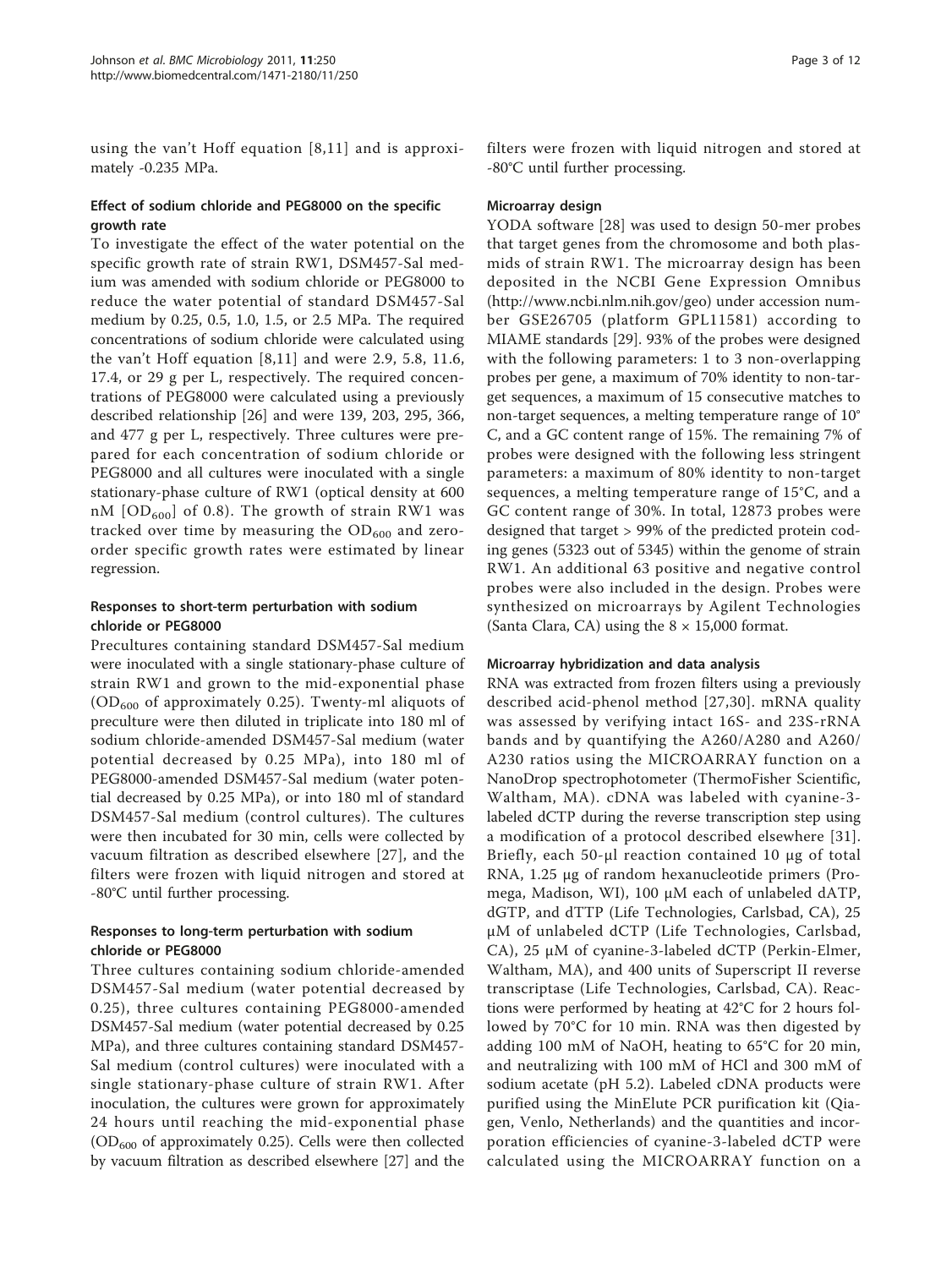<span id="page-3-0"></span>NanoDrop spectrophotometer (ThermoFisher Scientific, Waltham, MA). The incorporation efficiencies typically ranged between 2 and 3%. Sixty ng of labeled cDNA was then loaded onto each microarray, hybridized for 17 hours at 65°C, and washed and scanned as described for labeled cRNA in the One-Color Microarray-Based Gene Expression Analysis Manual (Agilent Technologies, Santa Clara, CA). The fragmentation step (heating to 60°C for 30 minutes) was omitted.

Hybridization signal intensities were extracted from scanned images using the AGILENT FEATURE EXTRACTION software package (version 9.5.3; Agilent Technologies, Santa Clara, CA) and normalized (quantile normalization) and globally scaled using the GENE-SPRING GX software package (version 10; Agilent Technologies, Santa Clara, CA). All hybridization signals have been deposited in the NCBI Gene Expression Omnibus (<http://www.ncbi.nlm.nih.gov/geo>) under accession number GSE26705 (samples GSM657248-GSM657272) according to MIAME standards [[29\]](#page-10-0). To test the hypothesis that a gene was differentially expressed between treatment and control conditions, Welch's t-test with unequal variances was first used to calculate p-values. The Benjamini and Hochberg procedure was then used to correct the  $p$ -values for multiple hypothesis testing and convert the  $p$ -values into false discovery rates (FDRs) [[32\]](#page-11-0). For a gene to be classified as differentially expressed between two conditions the FDR had to be less than 0.05 and the fold-difference in hybridization signal intensities had to be greater than two.

## Fatty acid methyl ester (FAME) analysis

Fatty acids were extracted from frozen filters using a chloroform-methanol protocol [[33](#page-11-0)] and converted into fatty acid methyl esters (FAMEs) using a boron trifluoride-methanol protocol [\[34](#page-11-0)]. The FAMEs were identified and quantified by gas chromatography-quadrupole mass spectrometry using a protocol described in detail elsewhere [[35](#page-11-0)]. The ratio of saturated to unsaturated fatty acids was quantified as the sum of the relative proportions of palmitic acid (16:0) and stearic acid (18:0) divided by the sum of the relative proportions palmitoleic acid (16:1Δ9cis) and cis-vaccenic acid (18:1Δ11cis), which are the dominant membrane phospholipid fatty acids of this bacterium [[36\]](#page-11-0). The two-tailed Student's ttest with a p-value cutoff of 0.05 was used to test the hypothesis that the degree of saturation was different between treatment and control cultures.

#### Results and discussion

## Sodium chloride and PEG8000 have the same effect on the specific growth rate

The effect of the permeating solute sodium chloride and the non-permeating solute PEG8000 on the specific

growth rate of strain RW1 was tested using liquid batch cultures. A decrease in the water potential by 0.25 to 1.0 MPa with sodium chloride or PEG8000 did not have a substantial effect on the specific growth rate of this strain (Figure 1). A decrease in the water potential by 1.5 MPa, however, significantly reduced the specific growth rate by 37 to 40%, while a further decrease in the water potential by 2.5 MPa reduced the specific growth rate by 67 to 80% (Figure 1). In general, the data indicate that a thermodynamically equivalent decrease in the water potential by adding sodium chloride or PEG8000 had a similar negative effect on the specific growth rate of strain RW1.

#### Transcriptional responses to short-term perturbation with sodium chloride or PEG8000

Transcriptome profiling was used to identify genes whose expression levels respond to short-term (30 min) perturbation with sodium chloride or PEG8000. A decrease in the water potential by 0.25 MPa was used for transcriptome profiling because this perturbation level did not have a substantial effect on the specific growth rate of strain RW1 (Figure 1). The use of this low level of perturbation reduced the probability of generating non-specific and secondary growth-related effects, and therefore helped to isolate the direct transcriptional responses to these perturbations from the indirect responses that may

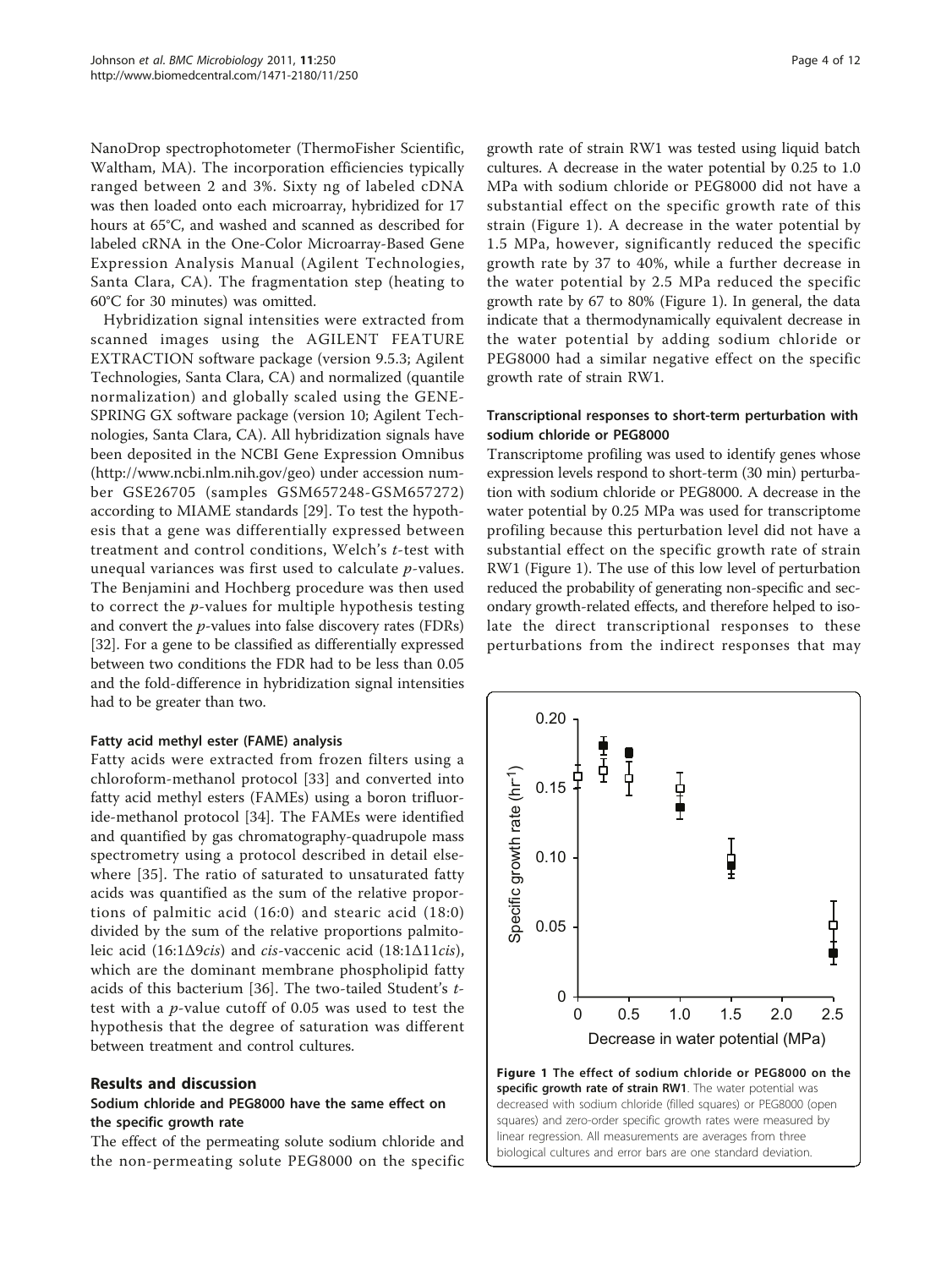<span id="page-4-0"></span>accumulate when using higher levels of perturbation. Venn diagrams were used to provide an initial overview of the transcriptome data (Figure 2). Overall, a total of 451 genes were differentially expressed after perturbation with sodium chloride or PEG8000, including 93 genes (20.6%) that were differentially expressed by both sodium chloride and PEG8000 (significant differential expression in the same direction) (Figure 2). The direction of differential expression was asymmetrically distributed among the differentially expressed genes, with more genes having increased expression than decreased expression (Figure 2). This was true for perturbation with either sodium chloride or PEG8000.

## Genes whose expression levels responded similarly to a short-term perturbation with sodium chloride or PEG8000 A total of 64 genes had increased expression after shortterm perturbation with sodium chloride or PEG8000 (Figure 2 and Additional File [1\)](#page-9-0). These genes include three that are predicted to be sufficient for the complete conversion of glucose-6-phosphate into the compatible solute trehalose (Swit\_3608-3610) (Table [1](#page-5-0)). All three genes are co-localized on the genome and are transcribed in the same direction relative to the origin of replication, suggesting they are likely co-transcribed on a single transcript. None of the other genes in this set are predicted to be involved with the synthesis of other compatible solutes. This leads to the hypothesis that trehalose is a

critical compatible solute for adapting to decreasing water potential in strain RW1, which would be consistent with findings made with other environmental

microorganisms [[9,10,](#page-10-0)[37\]](#page-11-0). Many genes involved with cell wall and membrane biogenesis also had increased expression after perturbation with chloride or PEG8000 and are over-represented when compared to the complete genome (Figure [3\)](#page-6-0). These include ten genes that are co-localized on the genome and are predicted to encode a pathway for the biosynthesis, export, and assembly of an exopolysaccharide (Swit\_4523-4524 and Swit\_4526-4533) (Table [1](#page-5-0)). Exopolysaccharides can act as barriers against the loss of intracellular water to the environment [[14](#page-10-0)[,38,39](#page-11-0)] and microorganisms modify their exopolysaccharide content in response to decreasing water potential [[9](#page-10-0),[14,15](#page-10-0)]. Another notable gene with increased expression is predicted to encode a rod-shape determining protein (Swit\_4023) (Table [1](#page-5-0)). Homologs of this gene encode a bacterial actin filament that is important for reinforcing the cytoskeletal structure against changes in osmotic forces [\[40](#page-11-0)]. Finally, several genes involved with posttranslational modification and protein turnover also had increased expression after perturbation with sodium chloride or PEG8000 and are over-represented when compared to the complete genome (Figure [3](#page-6-0)). These genes include several heat shock-type chaperones and proteases (Swit\_0619, Swit\_1146, Swit\_1147) (Table [1\)](#page-5-0). An additional 29 genes had reduced expression after short-term perturbation with sodium chloride or PEG8000 (Figure 2 and Additional file [1\)](#page-9-0). These genes are over-represented in genes involved with cell motility when compared to the complete genome (Figure [3\)](#page-6-0) and include seven genes involved with flagella biosynthesis (Swit\_0212, Swit\_1264, Swit\_1267, Swit\_1268,

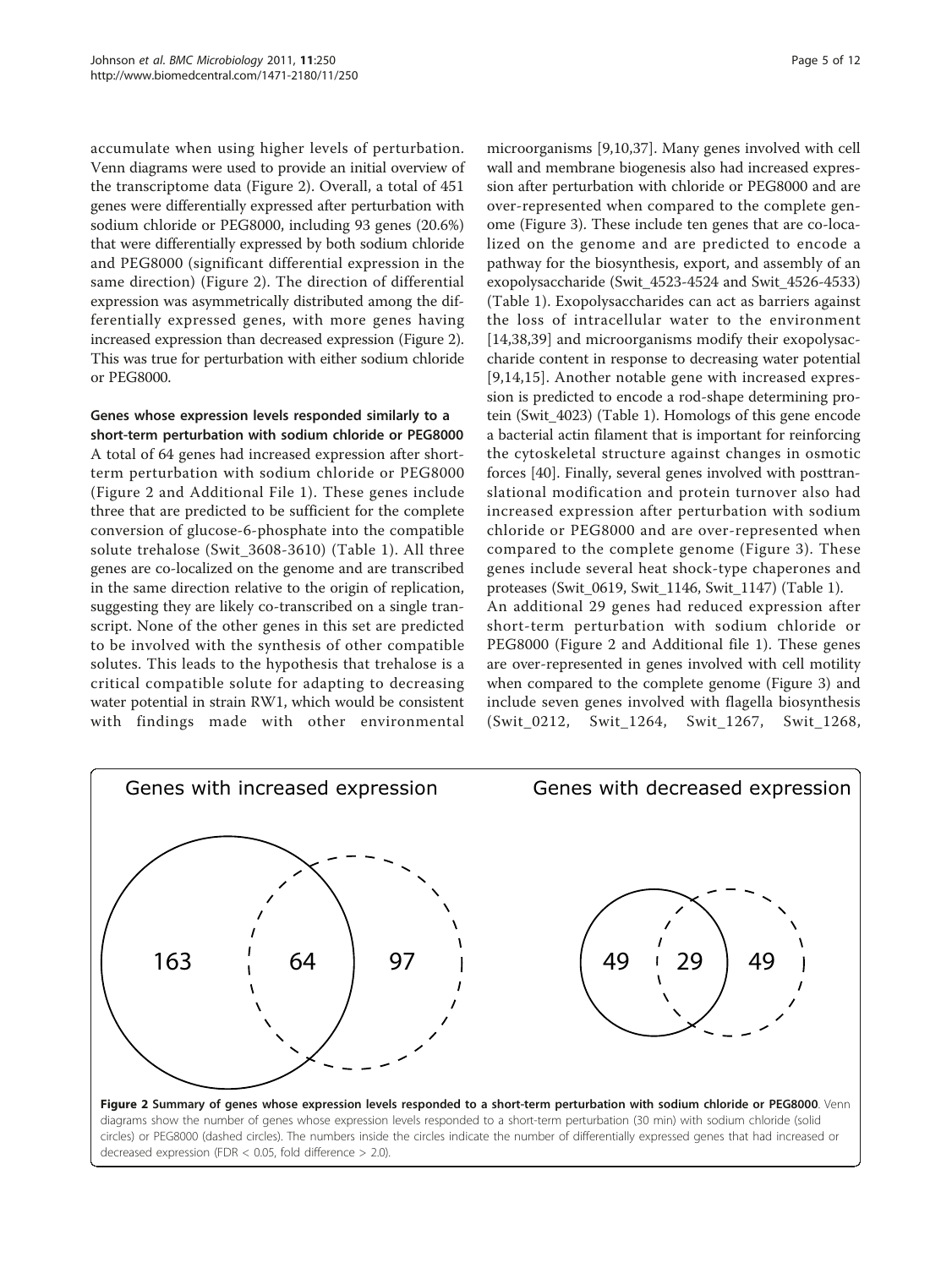| Gene ID   | <b>Gene Product</b>                                             | Sodium chloride expression fold-<br>change | PEG8000 expression fold-<br>change | Regulation<br>type |
|-----------|-----------------------------------------------------------------|--------------------------------------------|------------------------------------|--------------------|
| Swit 0619 | heat shock protein Hsp20                                        | 3.2                                        | 6.2                                | up                 |
| Swit_1146 | ATP-dependent protease La                                       | 3.8                                        | 4.8                                | up                 |
| Swit 1147 | molecular chaperone (small heat shock protein)-<br>like protein | 5.0                                        | 3.0                                | up                 |
| Swit_3608 | HAD family hydrolase                                            | 3.4                                        | 2.2                                | up                 |
| Swit_3609 | glycoside hydrolase 15-related                                  | 8.3                                        | 3.9                                | up                 |
| Swit_3610 | alpha, alpha-trehalose-phosphate synthase (UDP-<br>forming)     | 4.0                                        | 2.5                                | up                 |
| Swit_4023 | rod shape-determining protein MreB                              | 2.3                                        | 4.1                                | up                 |
| Swit_4523 | glycosyl transferase family protein                             | 4.1                                        | 3.8                                | up                 |
| Swit_4524 | hypothetical protein                                            | 3.3                                        | 2.7                                | up                 |
| Swit_4526 | glycosyl transferase family protein                             | 2.3                                        | 2.8                                | up                 |
| Swit_4527 | polysaccharide biosynthesis protein                             | 3.8                                        | 3.9                                | up                 |
| Swit_4528 | non-specific protein-tyrosine kinase                            | 3.5                                        | 3.9                                | up                 |
| Swit 4529 | hypothetical protein                                            | 2.5                                        | 2.4                                | up                 |
| Swit_4530 | O-antigen polymerase                                            | 3.4                                        | 2.9                                | up                 |
| Swit_4531 | polysaccharide export protein                                   | 4.6                                        | 3.1                                | up                 |
| Swit_4532 | sugar transferase                                               | 16                                         | 12                                 | up                 |
| Swit_4533 | glycoside hydrolase family protein                              | 4.3                                        | 3.2                                | up                 |
| Swit_0212 | flagellin-specific chaperone FliS-like protein                  | 2.3                                        | 2.8                                | down               |
| Swit_1264 | flagellar basal body P-ring protein                             | 2.2                                        | 2.3                                | down               |
| Swit 1267 | flagellar basal-body rod protein FlgF                           | 2.2                                        | 2.2                                | down               |
| Swit_1268 | flagellar basal body FlaE domain-containing<br>protein          | 2.4                                        | 2.3                                | down               |
| Swit_1270 | flagellar basal-body rod protein FlgC                           | 2.5                                        | 2.7                                | down               |
| Swit_1286 | flagellar hook-basal body complex subunit FliE                  | 2.3                                        | 2.5                                | down               |
| Swit_1293 | flagellar basal body-associated protein FliL                    | 2.3                                        | 2.7                                | down               |

<span id="page-5-0"></span>Table 1 Select genes whose expression levels responded to short-term (30 min) perturbation with sodium chloride or PEG8000 (FDR < 0.05, fold-difference > 2).

Swit\_1270, Swit\_1286, Swit\_1293) (Table 1). The reduced expression of flagella genes in response to decreasing water potential has been reported for a number of different microorganisms [\[20-23](#page-10-0)], but the physiological importance of this response remains speculative. The results here suggest that this response is independent of whether the water potential is reduced with permeating or non-permeating solutes.

## Genes whose expression levels responded to a short-term perturbation with sodium chloride but not PEG8000

A total of 163 genes had increased expression after short-term perturbation with sodium chloride but not with PEG8000 (Figure [2](#page-4-0) and Additional file [2\)](#page-9-0). These genes include two putative RNA polymerase extracytoplasmic function (ECF) -type sigma 24 factors (Swit\_3836, Swit\_3924) and adjacent regulatory elements (Swit\_3837, Swit\_3925, Swit\_3926) (Table [2\)](#page-7-0). ECF sigma factors are known to respond to extracytoplasmic signals and to induce the expression of stress response-related genes [[41,42\]](#page-11-0). Thus, these ECF sigma factors might have a role in controlling the response that is specific to sodium chloride. The other genes with increased expression include many with putative roles in the biosynthesis and functioning of the outer membrane (Swit\_0142, Swit 0692, Swit\_1507, Swit\_1509, Swit\_2132, Swit\_2278, Swit\_2322, Swit\_3739) and one encoding superoxide dismutase (Swit\_2933) (Table [2](#page-7-0)).

An additional 49 genes had reduced expression after short-term perturbation with sodium chloride but not PEG8000 (Figure [2](#page-4-0) and Additional file [2](#page-9-0)). Many of these genes are involved with amino acid metabolism and are over-represented when compared to the complete genome (Figure [3\)](#page-6-0). These include genes involved with the metabolism of glycine (Swit\_2694, Swit\_2696, Swit\_2697), glutamate (Swit\_0657, Swit\_3986, Swit\_4784), and methionine (Swit\_2399-2401) (Table [2](#page-7-0)). Also included were a number of genes involved with lipid metabolism (Swit\_0958, Swit\_0959, Swit\_2559, Swit\_3903, Swit\_3907) (Table [2](#page-7-0)).

## Genes whose expression levels responded to a short-term perturbation with PEG8000 but not sodium chloride

A total of 97 genes had increased expression after shortterm perturbation with PEG8000 but not with sodium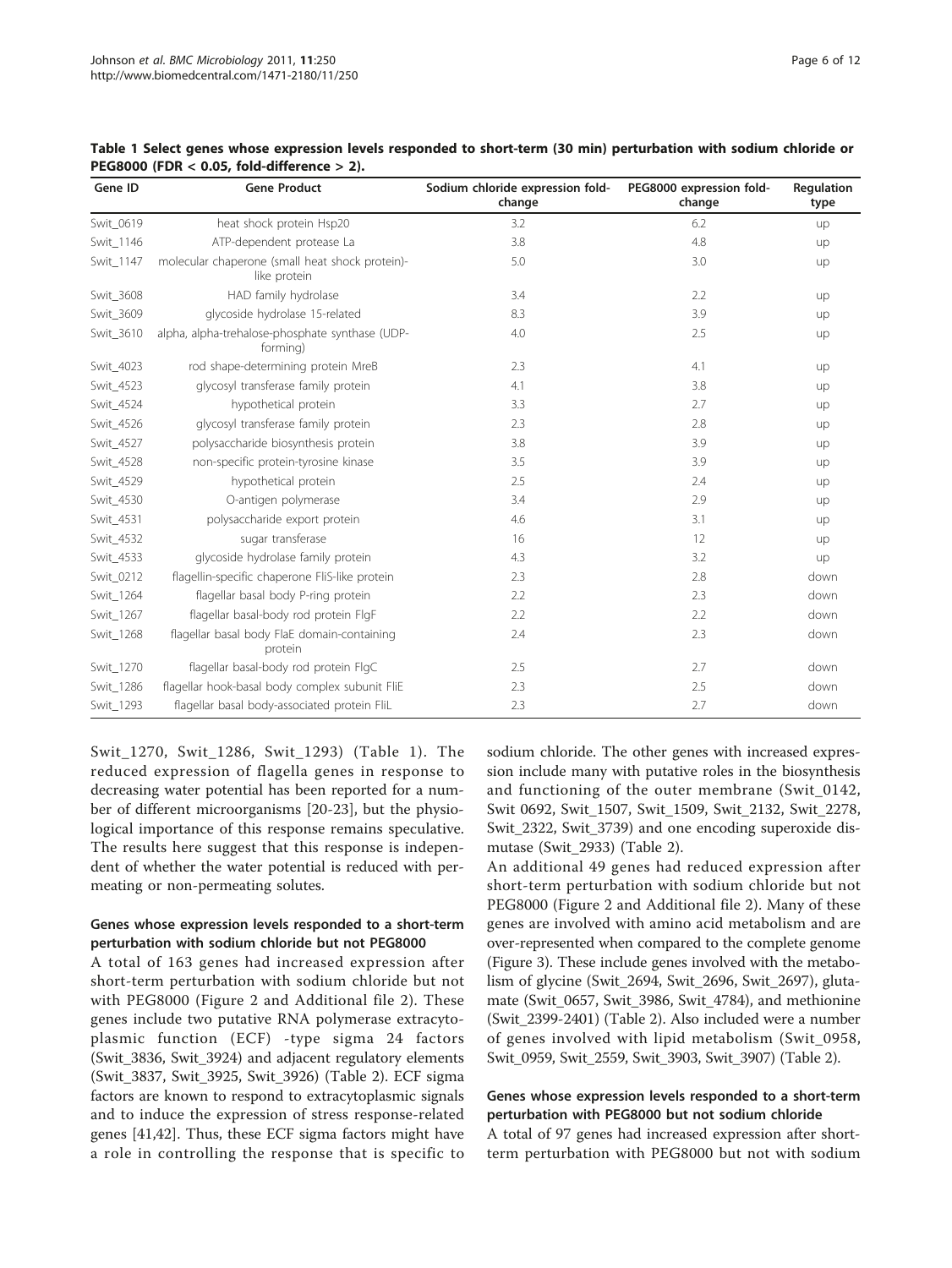<span id="page-6-0"></span>

chloride (Figure [2](#page-4-0) and Additional file [3](#page-10-0)). These genes include the RNA polymerase sigma 32 factor (Swit\_0060) (Table [3](#page-8-0)). In other bacteria the sigma 32 factor regulates heat-shock and general stress response systems [[43](#page-11-0),[44\]](#page-11-0). Consistent with this, genes involved with posttranslational modification, protein turnover, and chaperones were over-represented within this group when compared to the complete genome (Figure 3). These include the chaperones DnaK (Swit\_1250) and GroEL (Swit\_3376) and other putative genes involved with protein turnover and repair (Swit\_0074, Swit\_0390, Swit\_1939, Swit\_2682, Swit\_2816, Swit\_3375, Swit\_3913, Swit\_4376, Swit\_4377, Swit\_4509, Swit\_5306, Swit\_5351) (Table [3](#page-8-0)). These results are consistent with a previous study with P. putida [[16\]](#page-10-0), which also observed the increased expression of a number of chaperones in response to PEG8000 but not to sodium chloride. Although the physiological reason for the increased expression of chaperones only in response to PEG8000 is unclear, these observations suggest that PEG8000 may impact cellular components in a fundamentally different way than sodium chloride.

An additional 49 genes had reduced expression after short-term perturbation with PEG8000 but not sodium chloride (Figure [2](#page-4-0) and Additional file [3](#page-10-0)). Strikingly, these include six putative dioxygenase-encoding genes (Swit\_2634, Swit\_3086, Swit\_3094, Swit\_3864, Swit [3](#page-8-0)865, Swit 4263) (Table 3). One of these genes is predicted to encode a gentisate 1,2-dioxygenase (Swit\_3864) (Table [3](#page-8-0)), which is involved in the degradation of salicylate in other Sphingomonas strains [\[45](#page-11-0)].

### Comparison of the short-term and long-term transcriptional responses to sodium chloride and PEG8000

Transcriptome profiling was further used to compare the temporal adaptation to sodium chloride and PEG8000 and to separate the immediate responses from the long-term responses. To achieve this, the responses to short-term perturbation (30 min) with sodium chloride or PEG8000 discussed above were compared with the responses to long-term perturbation (24 hour). For sodium chloride, the expression levels of 305 genes responded to short-term perturbation (Figure [2,](#page-4-0) Additional file [1](#page-9-0) and Additional file [2](#page-9-0)) while the expression level of only one gene that encodes a hypothetical protein (Swit\_0150) responded to long-term perturbation. Thus, the transcriptional state of strain RW1 responded immediately after applying sodium chloride by changing the expression of a large number of genes, but then returned to its initial transcriptional state. A previous transcriptome investigation with Sinorhizobium meliloti is consistent with these results. In that study, the number of genes whose expression levels responded to sodium chloride reached a maximum after 30 to 60 minutes and then reduced thereafter [[22\]](#page-10-0). For PEG8000,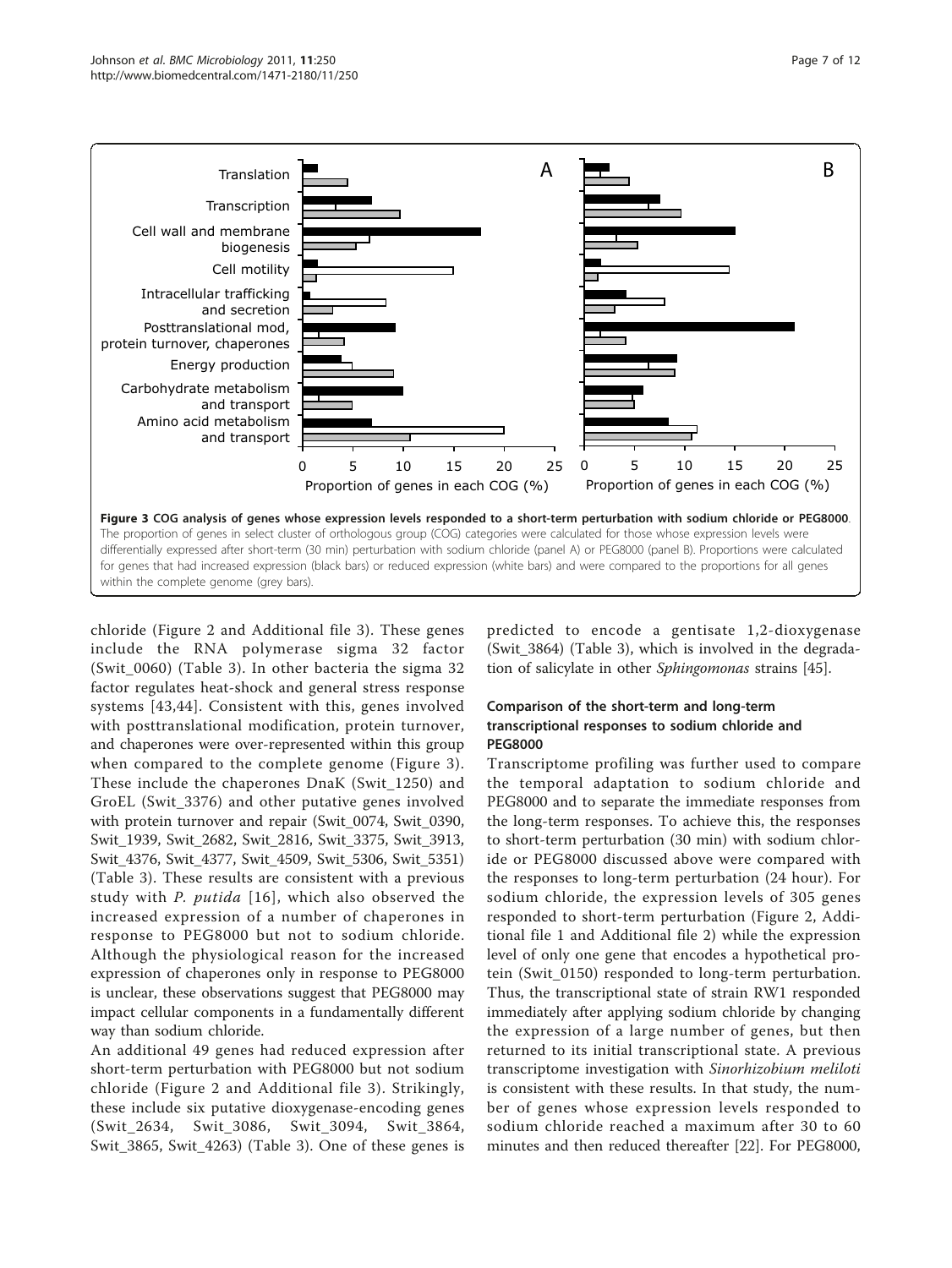| Gene ID   | <b>Gene Product</b>                                | Sodium chloride expression fold-change | <b>Regulation type</b> |
|-----------|----------------------------------------------------|----------------------------------------|------------------------|
| Swit 0142 | phospholipase D                                    | 3.7                                    | Up                     |
| Swit 0692 | extracellular solute-binding protein               | 2.8                                    | Up                     |
| Swit 1507 | 17 kDa surface antigen                             | 17                                     | Up                     |
| Swit 1509 | 17 kDa surface antigen                             | 9.3                                    | Up                     |
| Swit 2132 | peptidoglycan-associated lipoprotein               | 2.0                                    | up                     |
| Swit_2278 | OmpA/MotB domain-containing protein                | 3.6                                    | up                     |
| Swit_2322 | OmpA/MotB domain-containing protein                | 10                                     | up                     |
| Swit_2933 | superoxide dismutase                               | 2.3                                    | up                     |
| Swit_3739 | chloride channel, core                             | 2.1                                    | up                     |
| Swit_3836 | ECF subfamily RNA polymerase sigma-24 factor       | 2.7                                    | up                     |
| Swit_3837 | putative transmembrane anti-sigma factor           | 2.5                                    | up                     |
| Swit_3924 | ECF subfamily RNA polymerase sigma-24 factor       | 7.2                                    | up                     |
| Swit 3925 | two-component response regulator                   | 3.5                                    | up                     |
| Swit_3926 | signal transduction histidine kinase               | 3.0                                    | up                     |
| Swit_0657 | glutamate synthase (NADPH) large subunit           | 2.6                                    | down                   |
| Swit_0958 | butyryl-CoA:acetate CoA transferase                | 2.2                                    | down                   |
| Swit_0959 | 3-oxoacid CoA-transferase, A subunit               | 2.1                                    | down                   |
| Swit 2399 | methionine synthase (B12-dependent)                | 2.8                                    | down                   |
| Swit_2400 | methionine synthase (B12-dependent)                | 3.0                                    | down                   |
| Swit 2401 | 5,10-methylenetetrahydrofolate reductase           | 2.8                                    | down                   |
| Swit_2559 | acyl-CoA synthetase                                | 7.7                                    | down                   |
| Swit_2694 | glycine cleavage system aminomethyltransferase T   | 2.0                                    | down                   |
| Swit_2696 | glycine dehydrogenase subunit 1                    | 2.2                                    | down                   |
| Swit_2697 | glycine dehydrogenase subunit 2                    | 2.0                                    | down                   |
| Swit_3903 | diacylglycerol kinase, catalytic region            | 5.4                                    | down                   |
| Swit_3907 | fatty acid hydroxylase                             | 3.4                                    | down                   |
| Swit_3986 | Glu/Leu/Phe/Val dehydrogenase, dimerisation region | 2.1                                    | down                   |
| Swit_4784 | glutamate synthase (NADPH)                         | 2.3                                    | down                   |

<span id="page-7-0"></span>Table 2 Select genes whose expression levels responded to short-term (30 min) perturbation with sodium chloride but not PEG8000 (FDR < 0.05, fold-difference > 2.0).

in contrast, the expression levels of 239 genes responded to short-term perturbation (Figure [2](#page-4-0), Additional file [1](#page-9-0) and Additional file [3\)](#page-10-0) while of the expression levels of 156 genes responded to long-term perturbation (Additional file [4\)](#page-10-0). Thus, the transcriptional state of strain RW1 changed immediately after applying PEG8000 and remained in a significantly different transcriptional state thereafter.

Of the 156 genes whose expression levels responded to long-term perturbation with PEG8000 (Additional file [4\)](#page-10-0), 19 of the down-regulated genes have predicted functions involved with cell motility, including genes important for the biosynthesis, assembly, and regulation of the flagella (Table [4\)](#page-8-0). These genes are located in three chromosomal regions (Swit\_0212-0213, Swit\_1260-1293, and Swit\_1458) and include a putative Fli-type RNA polymerase sigma-28 factor (Swit\_1281), which regulates flagella biosynthesis in other bacteria [\[46\]](#page-11-0). Also downregulated were several genes involved with the biosynthesis and assembly of pili (Swit\_0565, Swit\_0615, and Swit\_0616) (Table [4\)](#page-8-0). In many bacteria flagella and pili have important roles in cell aggregation [[47,48\]](#page-11-0). Consistent with this role, visual and microscopic inspection showed small cell aggregates in control cultures and after long-term perturbation with sodium chloride but not after long-term perturbation with PEG8000 (data not shown).

## Sodium chloride and PEG8000 have opposite effects on the degree of saturation of membrane fatty acids

FAME analyses were used to further investigate the responses to perturbation with sodium chloride or PEG8000 and to confirm that the applied perturbation levels led to physiological outputs. Short-term and longterm perturbation with sodium chloride significantly increased the ratio of saturated to unsaturated fatty acids when compared to the control ( $p$ -values < 0.05) (Figure [4\)](#page-9-0). In contrast, short-term perturbation with PEG8000 had no significant effect on the ratio of saturated to unsaturated fatty acids (*p*-value  $> 0.05$ ) while long-term perturbation with PEG8000 significantly decreased the ratio of saturated to unsaturated fatty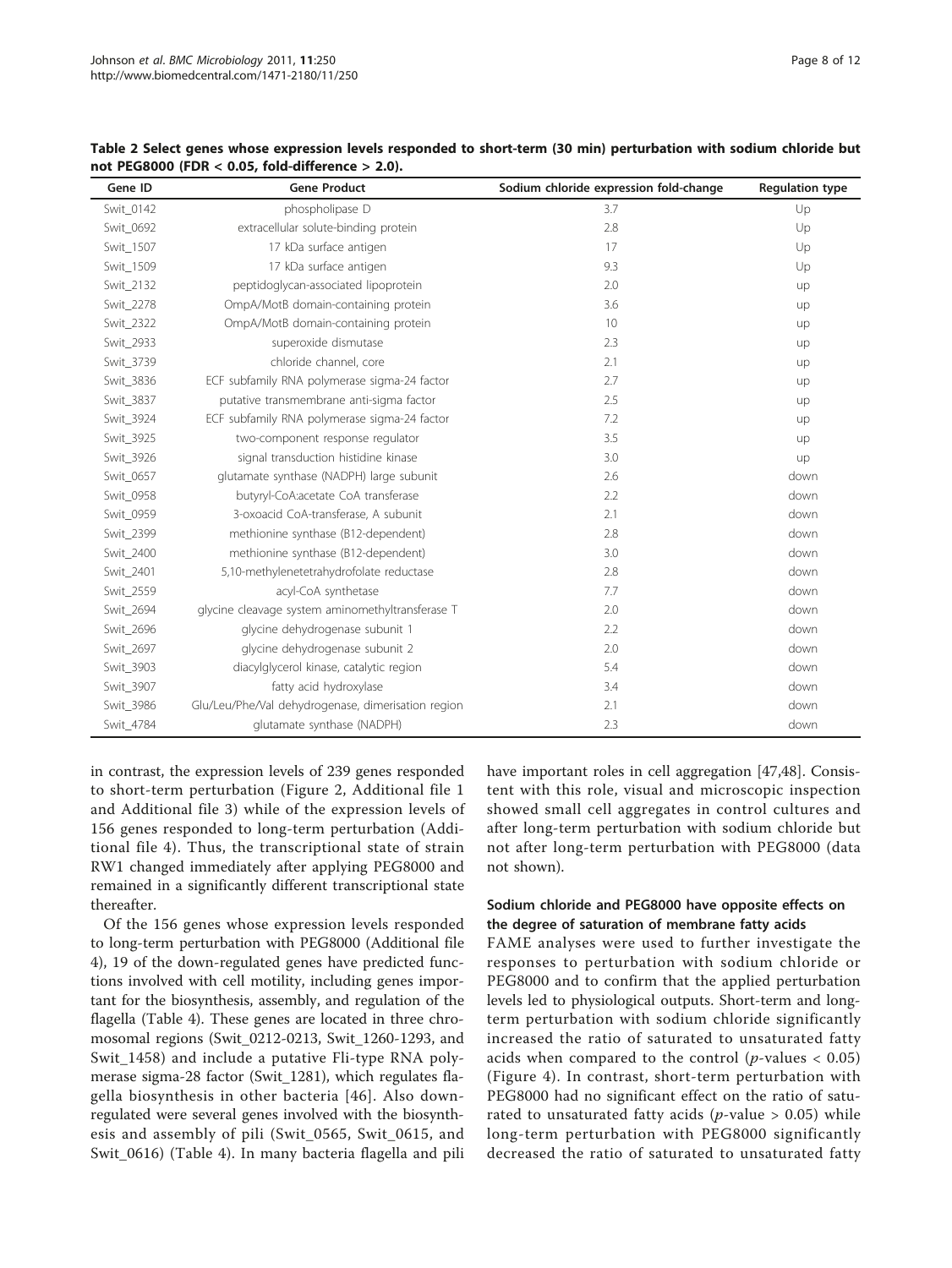| Gene ID   | <b>Gene Product</b>                                 | PEG8000 expression fold-change | <b>Regulation type</b> |
|-----------|-----------------------------------------------------|--------------------------------|------------------------|
| Swit_0060 | RNA polymerase factor sigma-32                      | 3.7                            | up                     |
| Swit_0074 | peptide methionine sulfoxide reductase              | 2.3                            | up                     |
| Swit_0390 | ATP-dependent protease La                           | 2.4                            | up                     |
| Swit_1250 | chaperone protein DnaK                              | 3.6                            | up                     |
| Swit_1939 | peptidase M48, Ste24p                               | 3.4                            | up                     |
| Swit_2682 | thioredoxin                                         | 2.6                            | up                     |
| Swit_2816 | methionine-R-sulfoxide reductase                    | 2.5                            | up                     |
| Swit_3375 | chaperonin Cpn10                                    | 9.5                            | up                     |
| Swit_3376 | chaperonin GroEL                                    | 9.7                            | up                     |
| Swit_3913 | peptidase M23B                                      | 2.1                            | up                     |
| Swit_4376 | ATP-dependent protease peptidase subunit            | 3.3                            | up                     |
| Swit_4377 | ATP-dependent protease ATP-binding subunit          | 4.1                            | up                     |
| Swit_4509 | membrane protease FtsH catalytic subunit            | 2.4                            | up                     |
| Swit_5306 | heat shock protein DnaJ domain-containing protein   | 2.2                            | up                     |
| Swit_5351 | heat shock protein 90                               | 4.0                            | up                     |
| Swit_2634 | benzoate 1,2-dioxygenase, alpha subunit             | 3.2                            | down                   |
| Swit_3086 | gentisate 1 2-dioxygenase-like protein              | 3.3                            | down                   |
| Swit_3094 | glyoxalase/bleomycin resistance protein/dioxygenase | 2.8                            | down                   |
| Swit_3864 | homogentisate 1,2-dioxygenase                       | 3.6                            | down                   |
| Swit_3865 | 4-hydroxyphenylpyruvate dioxygenase                 | 3.4                            | down                   |
| Swit_4263 | gentisate 1 2-dioxygenase-like protein              | 2.1                            | down                   |

<span id="page-8-0"></span>Table 3 Select genes whose expression levels responded to short-term (30 min) perturbation with PEG8000 but not sodium chloride (FDR < 0.05, fold-difference > 2).

| Table 4 Select genes whose expression levels responded to long-term (24 hr) perturbation with PEG8000 (FDR < 0.05, |  |  |
|--------------------------------------------------------------------------------------------------------------------|--|--|
| fold-difference $> 2$ ).                                                                                           |  |  |

| Gene ID   | <b>Gene Product</b>                                   | PEG8000 expression fold-change | <b>Regulation type</b> |
|-----------|-------------------------------------------------------|--------------------------------|------------------------|
| Swit_0212 | flagellin-specific chaperone FliS-like protein        | 3.9                            | down                   |
| Swit 0213 | flagellar hook-associated 2 domain-containing protein | 3.3                            | down                   |
| Swit 0565 | type IV pilus assembly PilZ                           | 2.5                            | down                   |
| Swit_0615 | Flp/Fap pilin component                               | 2.4                            | down                   |
| Swit 0616 | Flp/Fap pilin component                               | 4.9                            | down                   |
| Swit 1260 | flagellar motor protein MotA                          | 2.7                            | down                   |
| Swit_1261 | flagellin domain-containing protein                   | 2.4                            | down                   |
| Swit 1262 | flagellar hook-associated protein FlgK                | 2.9                            | down                   |
| Swit 1264 | flagellar basal body P-ring protein                   | 3.1                            | down                   |
| Swit 1266 | flagellar basal body rod protein FlgG                 | 2.4                            | down                   |
| Swit 1268 | flagellar basal body FlaE domain-containing protein   | 2.3                            | down                   |
| Swit 1269 | flagellar hook capping protein                        | 2.1                            | down                   |
| Swit 1270 | flagellar basal-body rod protein FlgC                 | 3.3                            | down                   |
| Swit_1271 | flagellar basal-body rod protein FlgB                 | 2.3                            | down                   |
| Swit 1275 | putative anti-sigma-28 factor, FlgM                   | 3.0                            | down                   |
| Swit 1281 | RNA polymerase, sigma 28 subunit, FliA/WhiG           | 2.3                            | down                   |
| Swit_1283 | flagellin domain-containing protein                   | 3.3                            | down                   |
| Swit 1284 | flagellin domain-containing protein                   | 2.6                            | down                   |
| Swit 1286 | flagellar hook-basal body complex subunit FliE        | 4.4                            | down                   |
| Swit 1287 | flagellar M-ring protein FliF                         | 2.9                            | down                   |
| Swit 1293 | flagellar basal body-associated protein FliL          | 3.8                            | down                   |
| Swit 1458 | flagellar motor switch protein FliM                   | 3.3                            | down                   |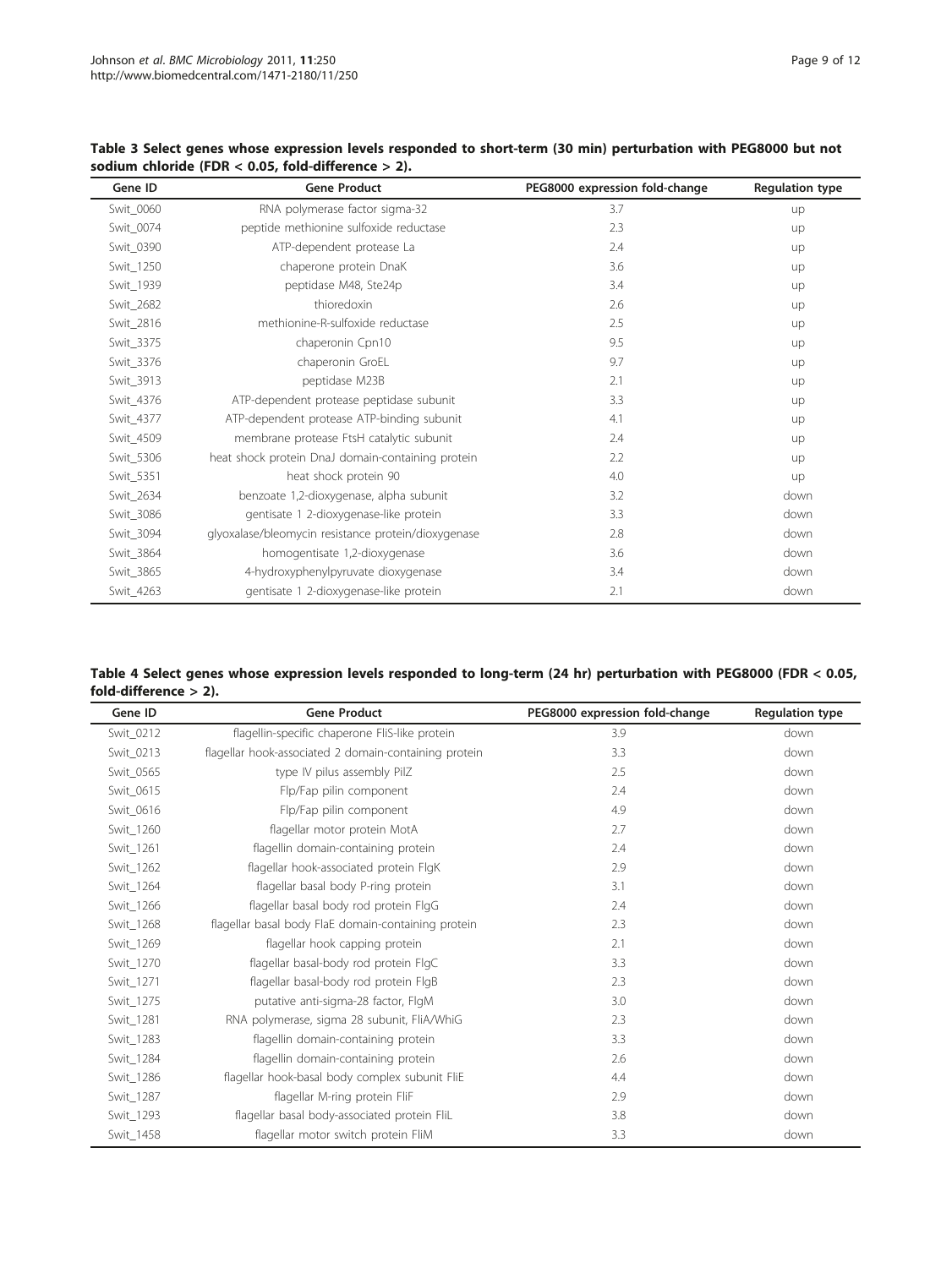<span id="page-9-0"></span>

acids ( $p$ -value < 0.05) (Figure 4). Thus, long-term perturbation with sodium chloride or PEG8000 had opposite effects on the degree of saturation of membrane fatty acids in strain RW1. These results were unexpected given that an increase in the degree of saturation of membrane fatty acids reduces the fluidity and permeability of the cell membrane and slows the rate of water loss in low water potential environments [[49,50](#page-11-0)]. Thus, it was expected that perturbation with sodium chloride or PEG8000 would both lead to an increase in the degree of saturation of membrane fatty acids. Although it remains unclear why PEG8000 had the opposite effect than expected, the results provide physiological evidence that PEG8000 has a fundamentally different effect on the cytoplasmic membrane than sodium chloride and may even trigger antagonistic adaptive responses.

## Commonalities and differences between the responses to sodium chloride and PEG8000

Together, the data obtained in this investigation suggest the following hypothetical scenario for how strain RW1 responds to permeating and non-permeating solutes. After perturbation with the permeating solute sodium chloride, cells quickly begin to synthesize trehalose and exopolysaccharides, repair damaged proteins, and repress the synthesis of flagella. The cells also modify the composition of membrane fatty acids by increasing the degree of saturation. In the long-term, sodium chloride-perturbed cells return to their initial transcriptional state but maintain the increased degree of saturation of their membrane fatty acids. After perturbation with the non-permeating solute PEG8000, cells employ many of the same adaptive strategies used to respond to sodium chloride, including synthesizing trehalose and exopolysaccharides, repairing damaged proteins, and repressing the synthesis of flagella. However, cells up-regulate a broader range of heat shock-type chaperones and proteases, suggesting that PEG8000 damages cells in a fundamentally different way than sodium chloride. The cells also modify their membranes to decrease rather than increase the amount of saturated fatty acids. In the long-term, PEG8000-perturbed cells do not return to their initial transcriptional state and instead continue to repress flagella and pili biosynthesis. The differences in the responses to sodium chloride and PEG8000 may be partially controlled by different RNA polymerase sigma-factors, where ECF-type sigma 24 factors are up-regulated only after perturbation with sodium chloride while the heat shock-type sigma 32 factor is up-regulated only after perturbation with PEG8000.

#### Conclusion

A combination of batch growth assays, transcriptome profiling, and membrane fatty acid analyses revealed that there is only a limited shared response to permeating and non-permeating solutes. Mostly, the responses to these solutes are different and might be under the control of different sigma factors. Thus, even though permeating and non-permeating solutes had the same effect on specific growth rates (Figure [1](#page-3-0)), these solutes affect cells in fundamentally different ways. Future work is now needed to test whether the responses to permeating and non-permeating solutes accurately simulate the responses to the solute and matric components of the total water potential, respectively, and to connect these responses with those observed in more realistic scenarios of soil desiccation.

#### Additional material

[Additional file 1: C](http://www.biomedcentral.com/content/supplementary/1471-2180-11-250-S1.XLSX)omplete list of genes whose expression levels responded to short-term perturbation with sodium chloride or PEG8000 (FDR < 0.05, fold difference > 2.0).

[Additional file 2: C](http://www.biomedcentral.com/content/supplementary/1471-2180-11-250-S2.XLSX)omplete list of genes whose expression levels responded to short-term perturbation with sodium chloride but not PEG8000 (FDR < 0.05, fold difference > 2.0).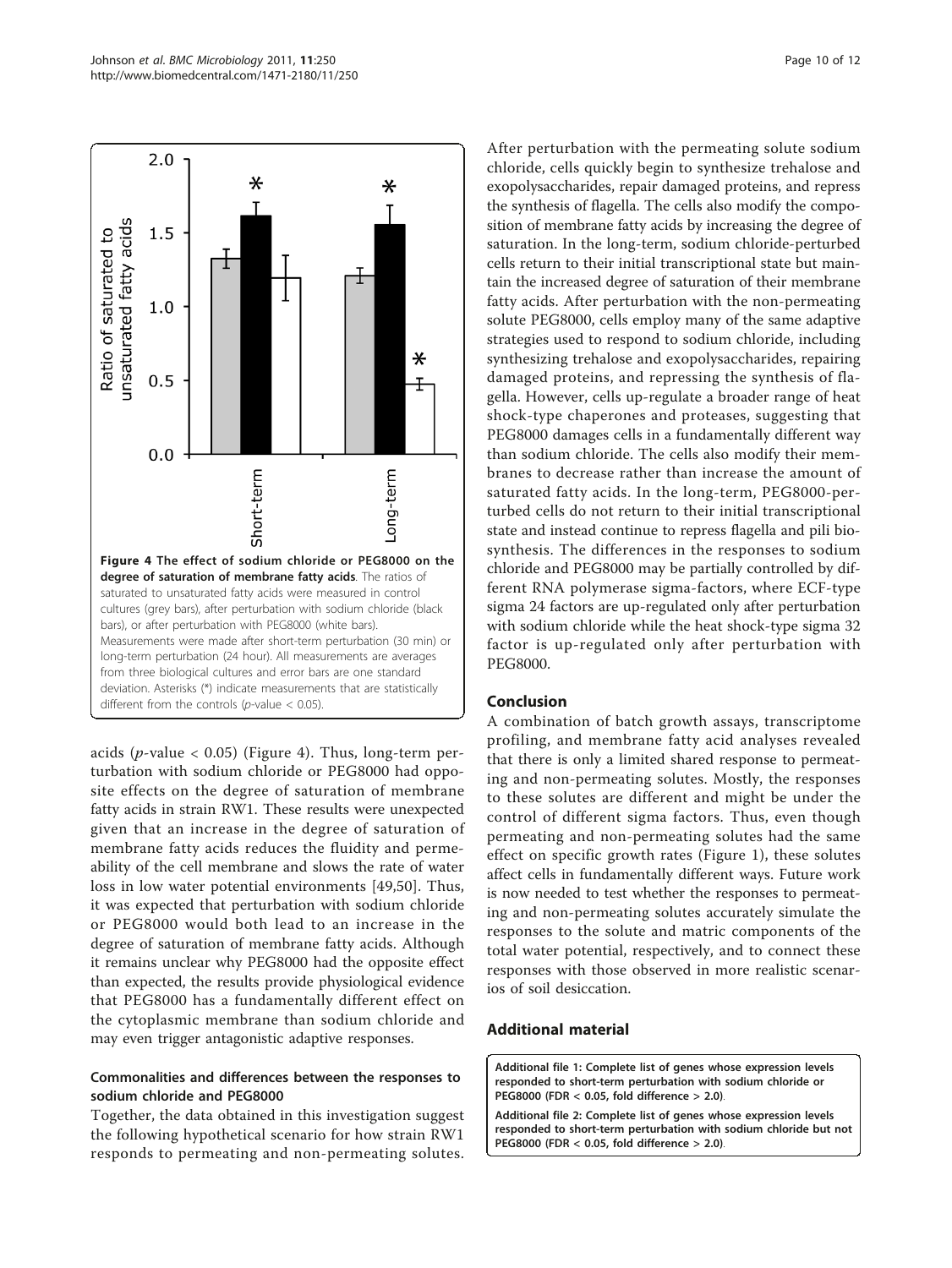<span id="page-10-0"></span>[Additional file 3: C](http://www.biomedcentral.com/content/supplementary/1471-2180-11-250-S3.XLSX)omplete list of genes whose expression levels responded to short-term perturbation with PEG8000 but not sodium chloride (FDR < 0.05, fold difference > 2.0).

[Additional file 4: C](http://www.biomedcentral.com/content/supplementary/1471-2180-11-250-S4.XLSX)omplete list of genes whose expression levels responded to long-term perturbation with PEG8000 (FDR < 0.05, fold difference > 2.0).

#### Acknowledgements and funding

We thank the European Community program FP7 (grant KBBE-211684) ([http://cordis.europa.eu/fp7/home\\_en.html](http://cordis.europa.eu/fp7/home_en.html)) for financial support of this project. We thank Regina-Michaela Wittich for kindly providing strain RW1 and Jacques Schrenzel for helpful advice about cDNA labeling protocols. We thank the DNA Array Facility at the University of Lausanne for assistance with microarray analyses.

#### Author details

<sup>1</sup>Department of Fundamental Microbiology, University of Lausanne, 1015 Lausanne, Switzerland. <sup>2</sup>Department of Environmental Biotechnology, Helmholtz Centre for Environmental Research - UFZ, 04318 Leipzig, Germany. <sup>3</sup>Current Address: Department of Environmental Sciences, Swiss Federal Institute of Technology Zürich (ETHZ), 8092 Zürich, Switzerland. 4 Current Address: Department of Environmental Microbiology, Swiss Federal Institute of Aquatic Science and Technology (Eawag), 8600 Dübendorf, Switzerland.

#### Authors' contributions

DRJ conceived the study, carried out the transcriptome profiling experiments, analyzed the transcriptome data, and drafted the manuscript. EC participated with the growth experiments. SKMF participated with the transcriptome profiling experiments. HH carried out the membrane fatty acid experiments and helped to draft the manuscript. JRM conceived the study and helped to draft the manuscript. All authors read and approved the final manuscript.

#### Received: 1 September 2011 Accepted: 14 November 2011 Published: 14 November 2011

#### References

- 1. Hiraishi A: Biodiversity of dioxin-degrading microorganisms and potential utilization in bioremediation. Microbes Environ 2003, 18:105-125.
- 2. Wittich RM, Wilkes H, Sinnwell V, Francke W, Fortnagel P: Metabolism of dibenzo-p-dioxin by Sphingomonas sp. strain RW1. Appl Environ Microbiol 1992, 58:1005-1010.
- 3. Wilkes H, Wittich R, Timmis KN, Fortnagel P, Francke W: Degradation of chlorinated dibenzofurans and dibenzo-p-dioxins by Sphingomonas sp. strain RW1. Appl Environ Microbiol 1996, 62:367-371.
- Armengaud J, Happe B, Timmis KN: Genetic analysis of dioxin dioxygenase of Sphingomonas sp. strain RW1: catabolic genes dispersed on the genome. J Bacteriol 1998, 180:3954-3966.
- 5. Wittich RM: Degradation of dioxin-like compounds by microorganisms. Appl Microbiol Biotechnol 1998, 49:489-499.
- 6. Halden RU, Halden BG, Dwyer DF: Removal of dibenzofuran, dibenzo-pdioxin, and 2-chlorodibenzo-p-dioxin from soils inoculated with Sphingomonas sp strain RW1. Appl Environ Microbiol 1999, 65:2246-2249.
- 7. Harris RF: Effect of water potential on microbial growth and activity. In Water Potential Relations in Soil Microbiology. SSA Special Publication Number 9. Edited by: Parr JF, Gardner WR, Elliot LF. Madison: Soil Science Society of America; 1981:23-96.
- 8. Holden PA, Halverson LJ, Firestone MK: Water stress effects on toluene biodegradation by Pseudomonas putida. Biodegradation 1997, 8:143-151.
- 9. Potts M: Desiccation tolerance of prokaryotes. Microbiol Rev 1994, 58:755-805.
- 10. Csonka LN: Physiological and genetic responses of bacteria to osmotic stress. Microbiol Rev 1989, 53:121-147.
- 11. Papendick RI, Campbell GS: Theory and measurement of water potential. In Water Potential Relations in Soil Microbiology. SSA Special Publication Number 9. Edited by: Parr JF, Gardner WR, Elliot LF. Madison: Soil Science Society of America; 1981:1-22.
- 12. Welsh DT: Ecological significance of compatible solute accumulation by microorganisms: from single cells to global climate. FEMS Microbiol Rev 2000, 24:263-290.
- 13. Halverson LJ, Firestone MK: Differential effects of permeating and nonpermeating solutes on the fatty acid composition of Pseudomonas putida. Appl Environ Microbiol 2000, 66:2414-2421.
- 14. Roberson EB, Firestone MK: Relationship between desiccation and exopolysaccharide production in a soil Pseudomonas sp. Appl Environ Microbiol 1992, 58:1284-1291.
- 15. Lloret J, Bolanos L, Mercedes Lucas M, Peart JM, Brewin MJ, Bonilla I, Rivilla R: Ionic stress and osmotic pressure induce different alterations in the lipopolysaccharide of a Rhizobium meliloti strain. Appl Environ Microbiol 1995, 61:3701-3704.
- 16. van de Mortel M, Halverson LJ: Cell envelope components contributing to biofilm growth and survival of Pseudomonas putida in low-water-content habitats. Mol Microbiol 2004, 52:735-750.
- 17. Steuter AA, Mozafar A, Goodin JR: Water potential of aqueous polyethylene glycol. Plant Physiol 1981, 67:64-67.
- Heipieper HJ, Meulenbeld G, van Oirschot Q, de Bont JAM: Effect of environ-mental factors on the trans/cis ratio of unsaturated fatty acids in Pseudomonas putida S12. Appl Environ Microbiol 1996, 62:2773-2777.
- 19. Kets EPW, de Bont JAM, Heipieper HJ: Physiological response of Pseudomonas putida S12 subjected to reduced water activity. FEMS Microbiol Lett 1996, 139:133-137.
- 20. Steil L, Hoffmann T, Budde I, Volker U, Bremer E: Genome-wide transcription profiling analysis of adaptation of Bacillus subtilis to high salinity. J Bacteriol 2003, 185:6358-6370.
- 21. Liu Y, Gao W, Wang Y, Wu L, Liu X, Yan T, Alm E, Arkin A, Thompson DK, Fields MW, Zhou J: Transcriptome analysis of Shewanella oneidensis MR-1 in response to elevated salt concentrations. J Bacteriol 2005, 187:2501-2507.
- 22. Domínguez-Ferreras A, Pérez-Arnedo R, Becker A, Olivares J, Soto MJ, Sanjuán J: Transcriptome profiling reveals the importance of plasmid pSymB for osmoadaptation of Sinorhizobium meliloti. J Bacteriol 2006, 188:7617-7625.
- 23. Mukhopadhyay A, He Z, Alm EJ, Arkin AP, Baidoo EE, Borglin SC, Chen W, Hazen TC, He Q, Holman HY, Huang K, Huang R, Joyner DC, Katz N, Keller M, Oeller P, Redding A, Sun J, Wall J, Wei J, Yang Z, Yen HC, Zhou J, Keasling JD: Salt stress in Desulfovibrio vulgaris Hildenborough: an integrated genomics approach. J Bacteriol 2006, 188:4068-4078.
- 24. Cytryn EJ, Sangurdekar DP, Streeter JG, Franck WL, Chang W, Stacey G, Emerich DW, Joshi T, Xu D, Sadowsky MJ: Transcriptional and physiological responses of Bradyrhizobium japonicum to desiccationinduced stress. J Bacteriol 2007, 189:6751-6762.
- 25. LeBlanc JC, Goncalves ER, Mohn WW: Global response to desiccation stress in the soil actinomycete Rhodococcus jostii RHA1. Appl Environ Microbiol 2008, 74:2627-2636.
- 26. Michel BE: Evaluation of the water potentials of solutions of polyethylene glycol 8000 both in the absence and presence of other solutes. Plant Physiol 1983, 72:66-70.
- 27. Johnson DR, Brodie EL, Hubbard AE, Andersen GL, Zinder SH, Alvarez-Cohen L: Temporal transcriptomic microarray analysis of "Dehalococcoides ethenogenes" strain 195 during the transition into stationary phase. Appl Environ Microbiol 2008, 74:2864-2872.
- 28. Nordberg EK: YODA: selecting signature oligonucleotides. Bioinformatics 2005, 21:1365-1370.
- 29. Brazma A, Hingamp P, Quackenbush J, Sherlock G, Spellman P, Stoeckert C, Aach J, Ansorge W, Ball CA, Causton HC, Gaasterland T, Glenisson P, Holstege FC, Kim IF, Markowitz V, Matese JC, Parkinson H, Robinson A, Sarkans U, Schulze-Kremer S, Stewart J, Taylor R, Vilo J, Vingron M: Minimum information about a microarray experiment (MIAME) - toward standards for microarray data. Nat Genet 2001, 29:365-371.
- 30. Johnson DR, Lee PKH, Holmes VF, Alvarez-Cohen L: An internal reference technique for accurately quantifying specific mRNAs by real-time PCR with application to the tceA reductive dehalogenase gene. Appl Environ Microbiol 2005, 71:3866-3871.
- 31. Gaillard M, Pradervand N, Minoia M, Sentchilo V, Johnson DR, van der Meer JR: Transcriptome analysis of the mobile genome ICEclc in Pseudomonas knackmussii B13. BMC Microbiol 2010, 10:153.